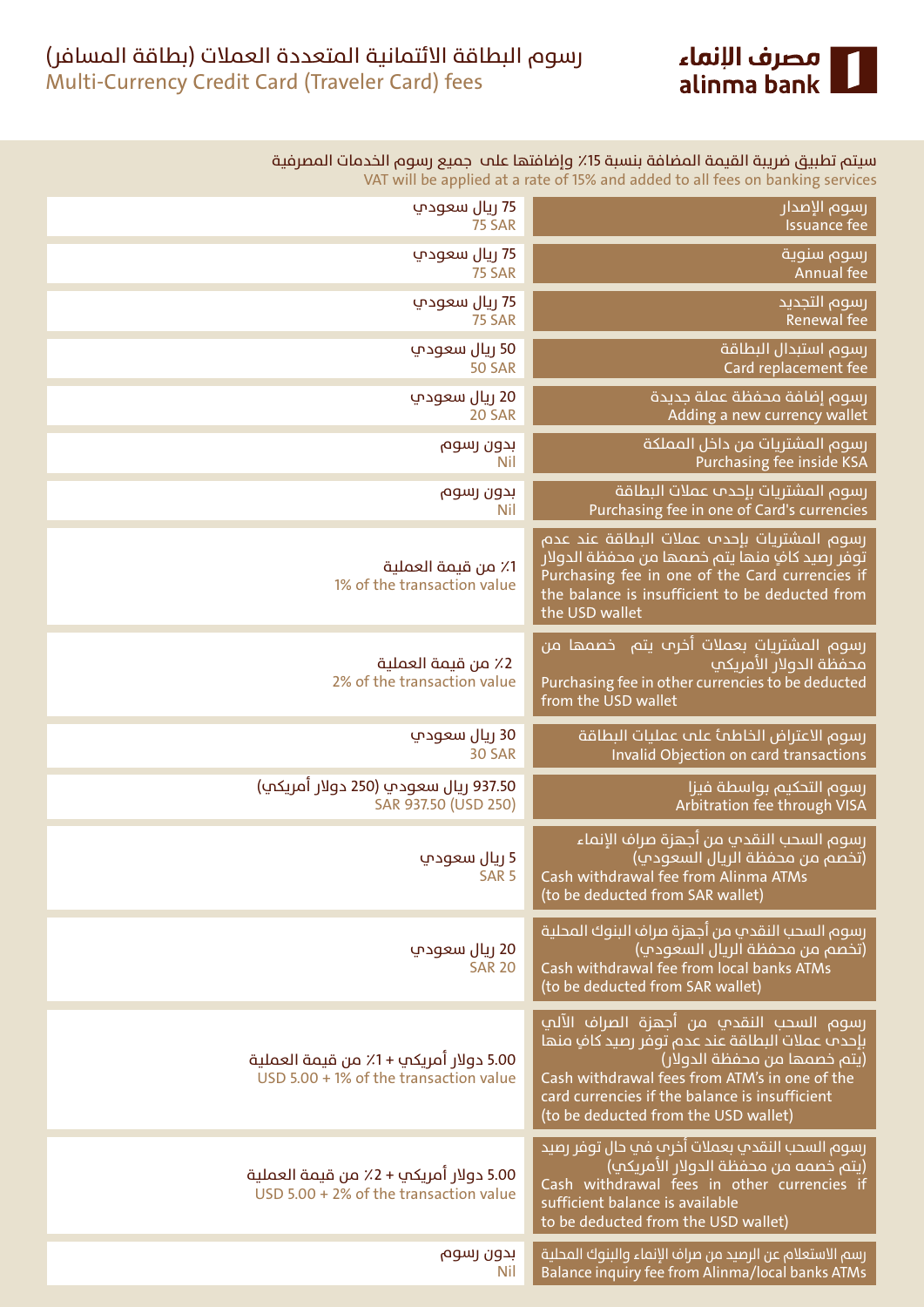| رسوم السحب النقدي بعملات غير الريال السعودي (تخصم من محفظة العملة التي تتم بها العملية)                 | $\overline{\mathsf{Q}}$ العملة / الرسوم |
|---------------------------------------------------------------------------------------------------------|-----------------------------------------|
| Cash withdrawal fees in currencies other than SAR (to be deducted from the transaction currency wallet) | Fees / Currency                         |
| 5.00 دولار أمريكپ                                                                                       | <u>دولار</u> أمريكي                     |
| <b>USD 5.00</b>                                                                                         | <b>USD</b>                              |
| 3.75 جنيه إسترليني                                                                                      | جنيه إسترليني                           |
| £3.75                                                                                                   | <b>GBP</b>                              |
| 20.00 درهم إماراتپ                                                                                      | درهم إماراتب                            |
| AED 20.00                                                                                               | <b>AED</b>                              |
| 4.30 يورو                                                                                               | يورو                                    |
| €4.30                                                                                                   | <b>EUR</b>                              |
| 2.00 دينار بحريني                                                                                       | دينار بحريني                            |
| <b>BHD 2.00</b>                                                                                         | <b>Bahraini Dinar</b>                   |
| 2.00 دينار کويتپ                                                                                        | دينار كويتي                             |
| <b>KWD 2.00</b>                                                                                         | <b>Kuwaiti Dinar</b>                    |
| 2.00 ريال عماني                                                                                         | ريال عماني                              |
| <b>OMR 2.00</b>                                                                                         | Omani Rial                              |
| 4.00 دينار أردني                                                                                        | دينار أردني                             |
| <b>JOD 4.00</b>                                                                                         | Jordanian Dinar                         |
| 6.00 فراك سويسري                                                                                        | فرنك سويسري                             |
| CHF 6.00                                                                                                | <b>Swiss Franc</b>                      |
| 10.00 دولار أسترالپ                                                                                     | دولار أسترالي                           |
| <b>AUD 10.00</b>                                                                                        | Australian Dollar                       |
| 10.00 دولار کندپ                                                                                        | دولار كندپ                              |
| <b>CAD 10.00</b>                                                                                        | Canadian Dollar                         |
| 20.00 دولار نيوزيلندي                                                                                   | دولار نيوزيلندپ                         |
| NZD 20.00                                                                                               | New Zealand Dollar                      |
| 20.00 دولار سنغافوري                                                                                    | دولار سنغافورپ                          |
| <b>SGD 20.00</b>                                                                                        | <b>Singapore Dollar</b>                 |
| 50.00 يوان رنمينبي صيني                                                                                 | یوان رنمینبی صینپ                       |
| <b>CNY 50.00</b>                                                                                        | Chinese Yuan Renminbi                   |
| 100.00 جنيه مصري                                                                                        | جنيه مصري                               |
| EGP 100.00                                                                                              | <b>Egyptian Pound</b>                   |
| 100.00 درهم مغربپ                                                                                       | درهم مغربپ                              |
| MAD 100.00                                                                                              | Moroccan Dirham                         |
| 100.00 ليرة تركية                                                                                       | ليرة تركية                              |
| <b>TRY 100.00</b>                                                                                       | <b>Turkish Lira</b>                     |
| 100.00 كرونة دنماركية                                                                                   | كرونة دنماركية                          |
| <b>DKK100.00</b>                                                                                        | Danish Krone                            |
| 100.00 دولار هونغ كونغ                                                                                  | دولار هونغ كونغ                         |
| <b>HKD 100.00</b>                                                                                       | Hong Kong Dollar                        |
| 100.00 كرونة نرويجية                                                                                    | كرونة نرويجية                           |
| <b>NOK 100.00</b>                                                                                       | Norwegian Krone                         |
| 150.00 كرونة سويدية                                                                                     | كرونة سويدية                            |
| <b>SEK 150.00</b>                                                                                       | Swedish Krona                           |
| 200.00 راند جنوب أفريقي                                                                                 | راند جنوب أفريقي                        |
| ZAR 200.00                                                                                              | South African Rand                      |
| 500.00 روبية هندية                                                                                      | روبية هندية                             |
| <b>INR 500.00</b>                                                                                       | <b>Indian Rupee</b>                     |
| 18.00 ريال قطرپ                                                                                         | ريال قطري                               |
| <b>QAR 18.00</b>                                                                                        | Qatari Riyal                            |